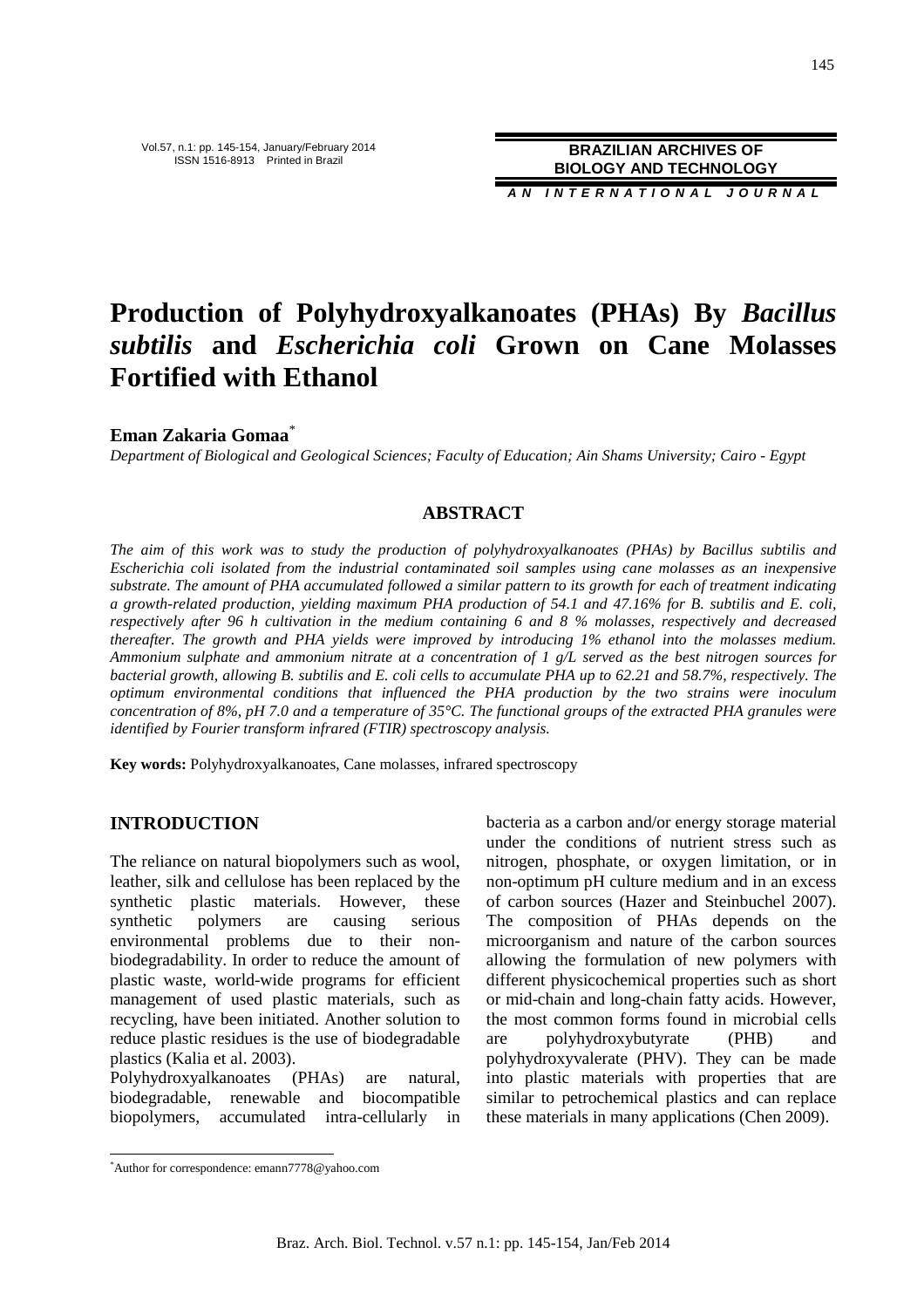The major limitations in the production of PHAs are special growth condition required, expensive raw materials such as the producer microorganisms and substrate composition, cultures condition, fermentation processes (batch, fed-batch, repeated batch, or fed-batch, and continuous modes) and high cost of their recovery (Castilho et al. 2009). About 50% of the production costs of the PHAs is the cost of carbon source. Agro-industrial wastes and by-products, such as olive oil mill effluents, sugarcane molasses, or paper mill waste water could be used as the carbon source rather than refined organic substrates (Halami 2008). Recycling of these wastes for polyhydroxyalkanoate production is not only crucial for waste management but also in economizing and commercializing the polymer (Thomsen 2005).

The present study was designed to determine the feasibility of molasses as a substrate for the growth and PHA production. The culture parameters were optimized for maximizing the accumulation of PHA by the selected efficient strains using shake flask as a batch culture.

# **MATERIALS AND METHODS**

## **Isolation and screening of PHA producing bacteria**

Ten contaminated soil samples from the industrial areas of Helwan, Kaluobia and  $6<sup>th</sup>$  October cities were collected for the isolation of polyhydroxyalkanoates producing bacteria. Serial dilutions,  $10^{-5}$  or  $10^{-6}$ , were prepared using 0.9% NaCl solution and 100 $\mu$ l of diluted samples were spread on nutrient agar medium supplemented with glucose (1%). After two to seven days incubation at 35°C, potential PHA producers were detected by Sudan Black B (SBB) staining method. Briefly, a 0.02% SBB solution in ethanol (97%) was gently spread over the plates, completely soaking them, incubated at room temperature for 30-60 min, then discarded and washed with ethanol (97%).

## **Quantification of PHA production and selection of isolates**

All the Sudan Black B positive isolates were subjected to quantification of PHA production following the method of Kemavongse et al. (2008). The bacterial strains giving the highest amount of PHA were selected for further studies. The selected bacteria were streaked onto nutrient agar slants, incubated at 35º C overnight and then stored at 4ºC and subculture every 15 days.

## **Strains identification 16S rRNA sequencing and analysis**

Bacterial isolates were tested for species identity using the 16S rRNA sequencing method (Rochelle et al. 1995). The gene sequencing was done at Macrogen (South Korea). DNA sequences were aligned using the Gene Mapper v4.1 & Data Collection v 3.1 Communication Patch1. Sequence analysis was performed with sequences in the National Center for Biotechnology Information (NCBI), USA database using Basic Local Alignment Search Tool for Nucleotides (BLASTN)(Altschul et al. 1997).

## **Polyhydroxyalkanoate production**

A standard inoculum was prepared by inoculating the 100 mL of nutrient broth contained in 250 mL conical flasks with a loop of the culture. The inoculated flasks were incubated on rotary shaker (150 rpm) at 35ºC for 24 h. This was used as inoculum  $(1.0 \text{ mL contained } 6 \text{ X } 10^5 \text{ viable cells})$ for all the experiments. After 24 h of cultivation, cells were harvested by centrifugation at 10,000 rpm at 4ºC for 15 min, washed aseptically with sterile distilled water and re-suspended into 1 L Erlenmeyer flasks containing 400 mL of production medium containing  $(g/L)$ : NH<sub>4</sub>Cl 1.0, NaHCO<sub>3</sub> 0.5, KH<sub>2</sub>PO<sub>4</sub> 2.0, Na<sub>2</sub> HPO<sub>4</sub>. 2H<sub>2</sub>O 2.0,  $MgSO_4$ .7H<sub>2</sub>O 0.5, CaCl<sub>2</sub>. 2H<sub>2</sub>O 0.01, Fe (NH<sub>4</sub>) citrate 0.05, trace elements solution: 5.0 mL of the solution (containing  $ZnSO<sub>4</sub>.7H<sub>2</sub>O$  0.08,  $MnCl<sub>2</sub>.4H<sub>2</sub>O$  0.03,  $H<sub>3</sub>BO<sub>3</sub>$  0.3, CoCl<sub>2</sub>.6H<sub>2</sub>O 0.2,  $CuCl<sub>2</sub>.2H<sub>2</sub>O$  0.01, NiCl<sub>2</sub>.6H<sub>2</sub>O 0.02, Na<sub>2</sub> MoO4.2H2O 0.03). Sugarcane molasses was added as the sole carbon source at a concentration of 2%. The culture medium was inoculated with 2% of the seed culture and incubated on rotary shaker at 150 rpm at 35°C for 72 h. The pH was maintained at 7.0 by the manual addition of NaOH (10%), or HCl (10%) (Sharma et al. 2007).

## **Factors affecting PHA accumulation Carbon Source**

PHA production by *B. subtilis* and *E. coli* was studied using sugarcane molasses as a carbon source, which was obtained from the Sugar Refinery Factory at El-Hawamdia, Giza, Egypt. Pretreatment of molasses was carried out by three methods: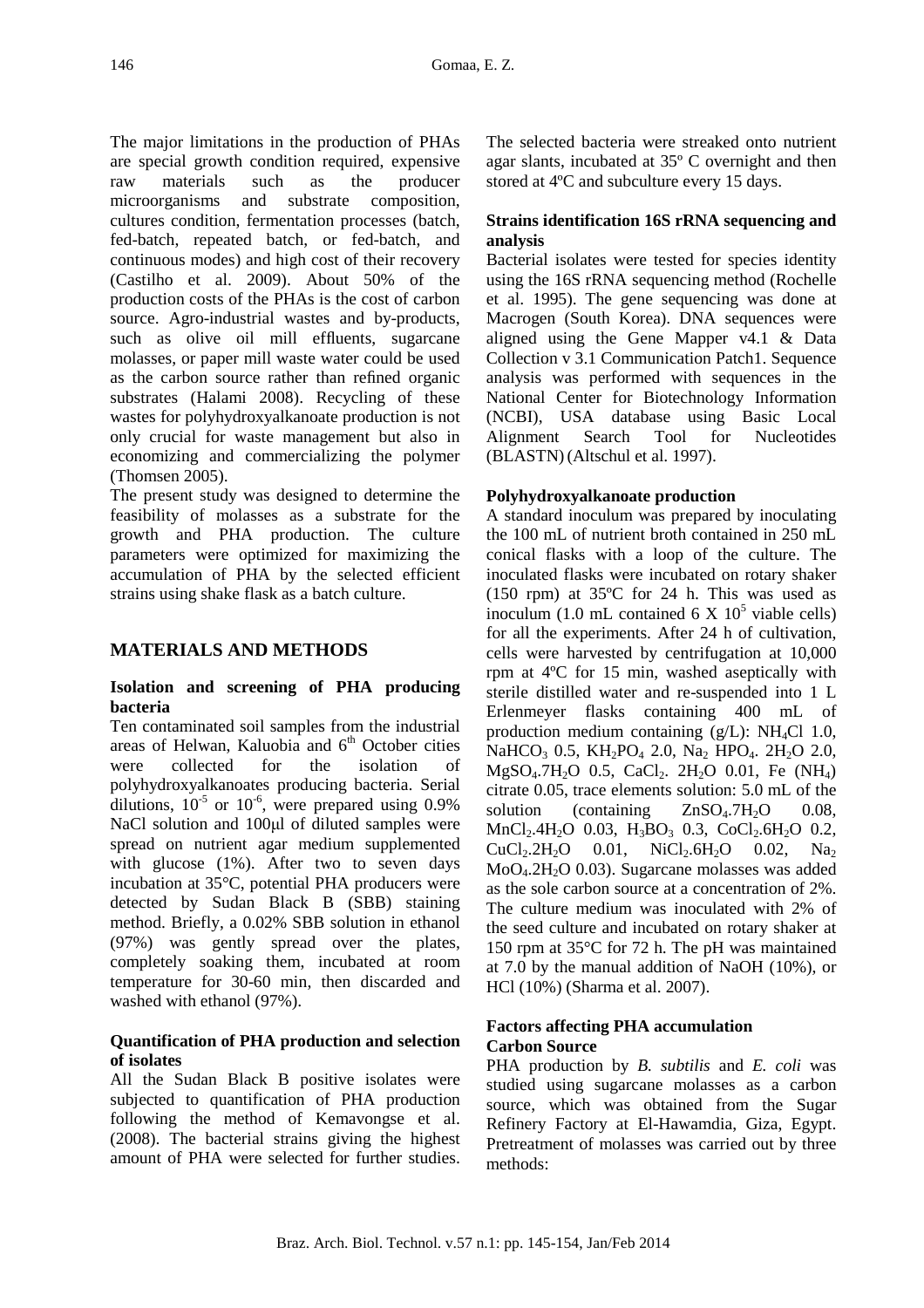- (a) Centrifugation: Cane molasses was mixed with an equal quantity of double-glass distilled water. The diluted mixture was kept at 40°C for 5 h followed by centrifugation at 2000 rpm for 10 min. The clarified liquid was used for all the pretreatment methods**.**
- (b) Sulfuric acid treatment: The pH of molasses was adjusted to 3.0 by adding  $0.1N$  H<sub>2</sub>SO<sub>4</sub> and the solution was allowed to stand for 1.5 h and then centrifuged at 3000 rpm for 15 min. The supernatant was used for fermentation and stored at 4°C for further use.
- (c) Tricalcium phosphate treatment: The pH of molasses was adjusted tov7.0 by the addition of 0.1N NaOH and treated with 2% (w/v) tricalcium phosphate, followed by autoclaving at 105°C for 5 min. The mixture was cooled and centrifuged at 3000 rpm for 15 min. The insoluble matter was discarded (Gazaerly 1983).

The fermentation was carried out in 250 mL Erlenmeyer flasks containing 100 mL production medium. Effects of different concentrations of acid treated molasses  $(2, 4, 6, 8, 10, 10, 9)$  were studied. The flasks were inoculated with 2.0 mL inoculum and incubated at 35ºC using rotary shaker (150 rpm) for 120 h. For each concentration, samples (10 mL) in triplicates were taken from the growing cultures periodically every 24 h under aseptic conditions for biomass and PHA quantification.

#### **Addition of ethanol**

Effect of addition of lower alcohols such as ethanol at different concentration (0, 1, 2, 3, 4 and 5%) on growth and PHA production was studied.

#### **Nitrogen source**

To study the effect of different nitrogen sources on PHA production, ammonium chloride was replaced by nineteen sources of nitrogen such as yeast extract, peptone, malt extract, beef extract, casein, protease peptone, soybean meal, corn steep liquor, urea, ammonium sulphate, ammonium nitrate, ammonium oxalate, di ammonium hydrogen phosphate, ammonium molybidate, sodium nitrate, potassium nitrate, asparagin, cystein and glycine. The amount of nitrogen compound added was calculated to give the same nitrogen concentration as the original source. Effect of different concentrations of the best N

source *viz.,* 0.5, 1.0, 1.5, 2.0, 2.5 and 3.0 g/L, were also investigated.

### **Salts**

Different  $KH_2PO_4$  and  $Na_2HPO_4.2H_2O$ concentrations  $(1, 2, 3, 4 \text{ and } 5 \text{ g/L})$  were added separately to the production medium. Also, different concentrations of MgSO<sub>4</sub> (0.1- 0.6 g/L) and  $CaCl<sub>2</sub>$ .2H<sub>2</sub>O (0.01-0.05 g/L) were used to determine the most promising concentration for PHA production. Samples were taken after 96 h of incubation in order to determine the bacterial growth and the accumulated PHA.

#### **Inoculum size**

The effect of inoculum size on the growth and PHA production by *B. subtilis* and *E. coli* was studied by varying inoculum size from 2 to 10% of the inoculum prepared as described above.

#### **pH**

Different initial pH of the medium (5.0 to 9.0) was used to check whether pH has any effect on PHA production. The initial pH of the medium was adjusted by 1N hydrochloric acid, or sodium hydroxide.

#### **Incubation temperature**

Fermentation was carried out at different temperature viz. 20, 25, 30, 35 and 40°C and after 96 h of incubation, growth and PHA production were determined.

#### **Analytical procedures Cell growth**

Cell growth was monitored by measuring the optical density at 600 nm using spectrophotometer (UV-VIS Double Beam PC, Labomed INC). Ten milliliter culture medium was centrifuged at 10,000 rpm, 4°C for 15 min and the cell pellet was washed with 10 mL distilled water. The cell pellet was harvested by centrifugation and dried at 105°C for 48 h, or till constant weight was obtained (Naheed et al. 2012). Cell mass concentration was determined by the standard calibration curve between  $OD_{600}$  and cell dry weight.

#### **Quantification of polyhydroxyalkanoates**

The extraction and quantification of PHA were determined by the method of Kemavongse et al. (2008). After the determination of dry cell weight, 10 mL of sodium hypochlorite (0.4% w/v) was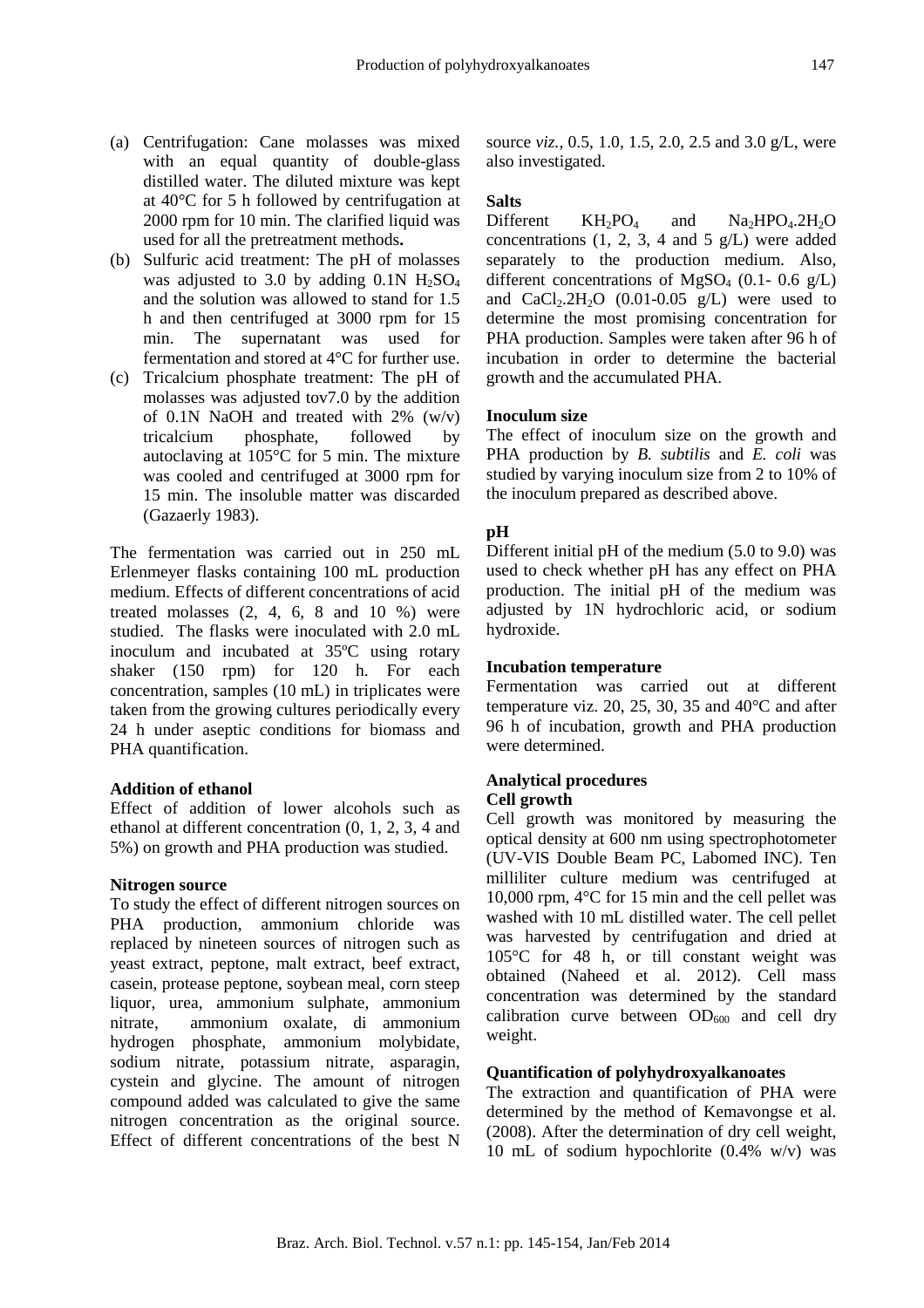added to the dried biomass pellet and mixed well. The mixtures were incubated at 37°C for 1 h. The solids were recovered by centrifugation at 10,000 rpm for 15 min and washed with 10 mL of acetone. The contents were then centrifuged, washed with 10 mL distilled water and centrifuged again to obtain the pellet. Ten millilitre of chloroform was then added to the pellet and dried at 50°C for 12 h following with 105°C for 48 h. PHA yiled was calculated as follows: PHA% = (weight of PHA / dry cell weight)  $\times$  100. The experiments were performed in three replicates.

## **Fourier Transform Infrared (FTIR) analysis**

The chemical structure of the extracted polyhydroxyalkanoates was analyzed by Fourier transform infrared spectroscopy. The biopolymer was dissolved in chloroform and added to KBr pellets and then the solvent was evaporated. The infrared spectra of the samples were recorded in the wave number range from 400 to 4000  $cm^{-1}$ using a Perkin Elmer Fourier transform infrared (FTIR) spectrophotometer (Jasco FTIR- 6100, Japan) using KBr disc (Shamala et al. 2003).

## **RESULTS AND DISCUSSION**

Although previous studies have shown that a large number of bacterial species, both Gram positive and Gram negative produce PHA, the sheer diversity of the microbial world calls for the identification of bacteria capable of producing large amounts of PHA utilizing cheap nutrient sources. In the present study, ten contaminated soil samples collected from different ecological areas were used for isolating the PHA producers on nutrient agar medium amended with glucose (1%). In all, 60 representative bacteria were isolated, purified and maintained as pure cultures till further use. The visual screening for PHA production using Sudan Black B showed 25 cultures as PHA positive. PHA producers tend to be stained darkblue, or black, while negative PHA accumulators remains white, or light-blue (Lee and Choi 1999). The positive bacteria were assigned the code number depicting the place of their origin. These isolates were quantitatively screened for PHA production and two cultures designated as HL2 and SK1 were selected based on PHA production (data not shown).

In order to confirm the identification of the selected isolates, 16S rRNA gene sequence analysis was performed. The sequence alignment using BLASTN software for the comparison up to 1,500 bp of the analysis gave a high identity of 99% to *Bacillus subtilis* strain AJ-3 and 98% to *Escherichia coli* K-12, respectively.

Molasses being an agro-industrial waste is cheap and easily available substrate may help to cut down the cost of PHA production. Molasses has very high sugar content (54%, w/w), comprising sucrose (62%) and fructose (38%) (Albuquerque et al. 2007). It contains trace elements and vitamins such as thiamine, riboflavin, pyridoxine and niacinamide (Rodrigues et al. 2006). In view of all these, molasses was used in the present study as a carbon source for the production of PHA by *B. subtilis* and *E. coli*.

Table 1 showed that *B. subtilis* and *E. coli* produced satisfactory amounts of PHA on molasses medium (crude or treated). It was observed that the acid treated molasses gave the highest dry cell mass (10.98 and 7.63 g/L, for *B. subtilis* and *E. coli*, respectively) in comparison with crude, centrifuged and calcium phosphate treated molasses. The highest PHA contents were 5.3 and 2.8 g/L, respectively obtained using acid treated molasses. Gazaerly (1983) found that the removal of the mud from molasses reduced the concentration of both Zn and Cu elements by about 25%. Helal (1986) found that when molasses was clarified by  $H_2SO_4$  and added into the fermentation medium as a sole carbon source, it increased the dry weight yield with a little decrease in the nitrogen content.

**Table 1 -** PHA production by *Bacillus subtilis* and *Escherichia coli* as affected by different treatments of molasses as a carbon source.

|                            |                  | <b>Bacillus subtilis</b> |         | Escherichia Coli |               |       |  |  |
|----------------------------|------------------|--------------------------|---------|------------------|---------------|-------|--|--|
| <b>Molasses treatments</b> | Dry weight       | PHA                      | $%$ PHA | Dry weight       | PHA           | % PHA |  |  |
|                            | (g/I)            | (g/l)                    | (w/w)   | (g/l)            | (g/I)         | (w/w) |  |  |
| Crude                      | $0.5.66 + 0.20$  | $1.28 + 0.23$            | 22.61   | $03.55+0.09$     | $0.74 + 0.21$ | 20.84 |  |  |
| <b>Centrifuged</b>         | $07.63 \pm 0.09$ | $2.98 + 0.22$            | 39.05   | $04.22+0.12$     | $1.20+0.10$   | 28.43 |  |  |
| $H_2SO_4$ -treated         | $10.98 + 0.11$   | $5.30+0.19$              | 48.26   | $07.63+0.15$     | $2.80+0.22$   | 36.69 |  |  |
| Calcium phosphate treated  | $09.44 + 0.15$   | $4.00 \pm 0.11$          | 42.37   | $06.18 + 0.13$   | $2.10+0.11$   | 33.98 |  |  |

Data represent the mean of 3 different readings  $\pm$  standard deviation.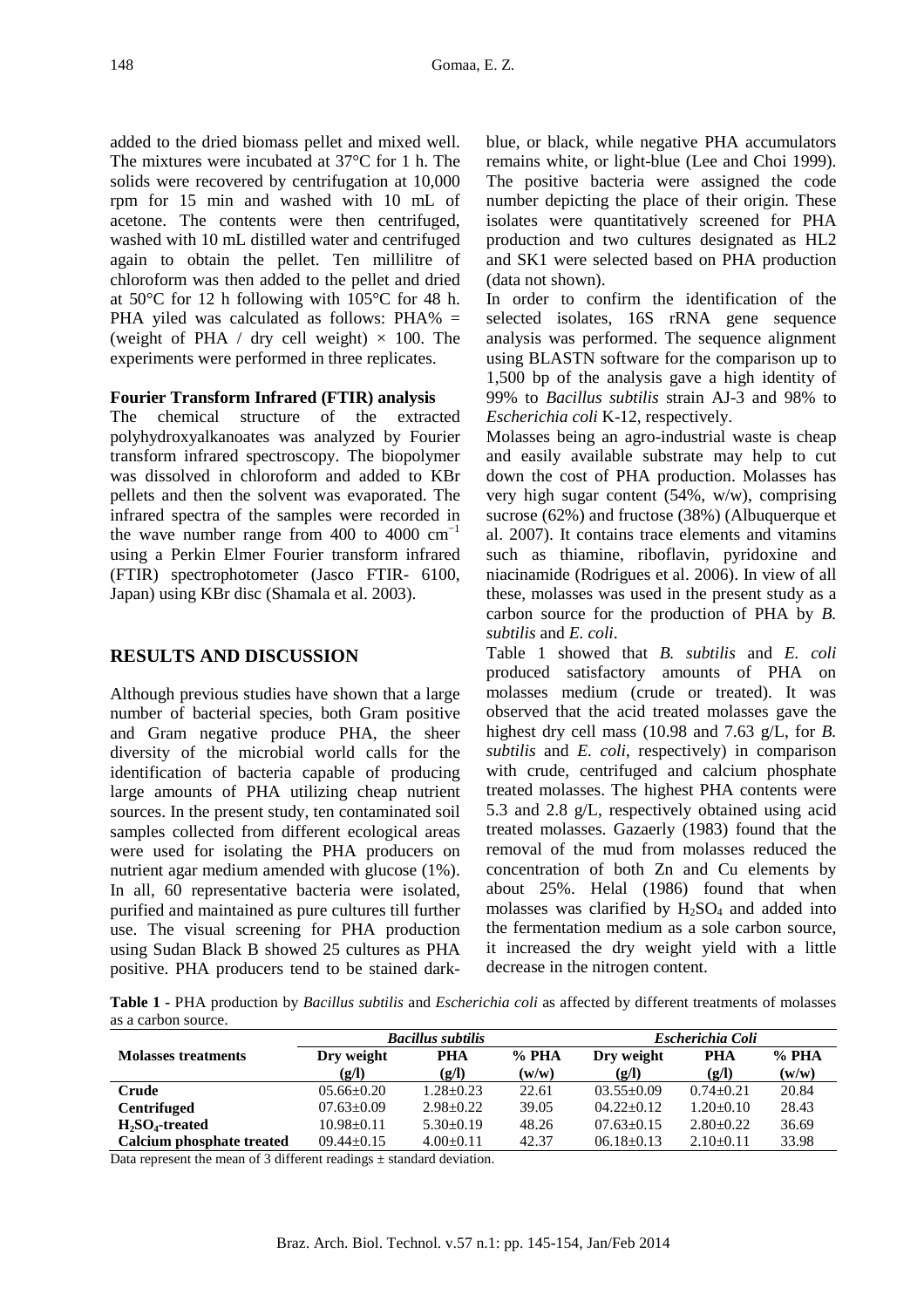Tables 2 and 3 indicated that the increase in molasses concentration improved the growth of both the strains. Generally, *B. subtilis* showed better growth as compared to *E. coli*. Thus, *B. subtilis* was better adopted to grow and use the nutrients of molasses. The amount of PHA accumulated followed a similar pattern to the growth for each of treatment, indicating a growthrelated production where the final amount of PHA obtained depended on maximum biomass produced. The maximum PHA production (54.1 and 47.16%) were recorded at 96 h cultivation in the medium using 6 and 8% molasses for *B. subtilis* and *E. coli,* respectively and decreased thereafter (Tables 2 and 3). This reduction might be due to the inhibitory effect of high concentration of PHA, decay in enzyme system responsible for the biosynthesis of PHA, nutrients depletion as well as cells consumption of PHA as a carbon source (Flora et al. 2010).

**Table 2** - Time-course analysis of PHA production by *Bacillus subtilis* using different concentrations of acid treated molasses during 120 h of incubation at  $35^{\circ}$ C using shake flasks as a batch culture.

| <b>Incubation</b> |                        |                     |                                      |                        |                     |                                      |                        |                     |                                      | Acid treated molasses concentrations |                     |                               |                        |                     |                                      |
|-------------------|------------------------|---------------------|--------------------------------------|------------------------|---------------------|--------------------------------------|------------------------|---------------------|--------------------------------------|--------------------------------------|---------------------|-------------------------------|------------------------|---------------------|--------------------------------------|
|                   |                        | 2%                  |                                      |                        | 4%                  |                                      |                        | 6%                  |                                      |                                      | 8%                  |                               |                        | 10%                 |                                      |
| Time<br>(h)       | Dry<br>weight<br>(g/l) | <b>PHA</b><br>(g/l) | $\frac{0}{0}$<br><b>PHA</b><br>(w/w) | Dry<br>weight<br>(g/l) | <b>PHA</b><br>(g/l) | $\frac{0}{0}$<br><b>PHA</b><br>(w/w) | Dry<br>weight<br>(g/I) | <b>PHA</b><br>(g/l) | $\frac{0}{0}$<br><b>PHA</b><br>(w/w) | Dry<br>weight<br>(g/I)               | <b>PHA</b><br>(g/l) | $\frac{0}{0}$<br>PHA<br>(w/w) | Dry<br>weight<br>(g/I) | <b>PHA</b><br>(g/I) | $\frac{0}{0}$<br><b>PHA</b><br>(w/w) |
| 24                | 07.63<br>$\pm 0.14$    | 2.11<br>$\pm 0.03$  | 27.65                                | 08.36<br>$\pm 0.01$    | 3.44<br>$\pm 0.06$  | 41.14                                | 13.36<br>$\pm 0.29$    | 6.30<br>$\pm 0.50$  | 47.15                                | 10.00<br>$\pm 0.15$                  | 2.90<br>$\pm 0.40$  | 29.00                         | 09.90<br>$\pm 0.30$    | 1.37<br>$\pm 0.00$  | 13.83                                |
| 48                | 10.09<br>$\pm 0.16$    | 3.06<br>$\pm 0.00$  | 30.32                                | 10.77<br>$\pm 0.03$    | 4.64<br>$\pm 0.02$  | 46.79                                | 14.84<br>$\pm 0.22$    | 7.30<br>$\pm 0.00$  | 49.19                                | 15.03<br>$\pm 0.12$                  | 5.06<br>$\pm 0.30$  | 33.66                         | 11.26<br>$\pm 0.70$    | 3.09<br>$\pm 0.08$  | 27.44                                |
| 72                | 10.98<br>$\pm 0.19$    | 5.32<br>$\pm 0.12$  | 48.45                                | 13.99<br>$\pm 0.01$    | 6.88<br>$\pm 0.09$  | 49.17                                | 21.18<br>$\pm 0.15$    | 10.89<br>$\pm 0.60$ | 51.41                                | 20.43<br>$\pm 0.08$                  | 8.54<br>$\pm 0.00$  | 41.80                         | 17.22<br>$\pm 0.80$    | 6.70<br>$\pm 0.14$  | 38.90                                |
| 96                | 13.99<br>$\pm 0.08$    | 6.97<br>$\pm 0.19$  | 49.82                                | 15.95<br>$\pm 0.22$    | 8.00<br>$\pm 0.03$  | 50.15                                | 22.88<br>$\pm 0.29$    | 12.38<br>$\pm 0.29$ | 54.10                                | 19.37<br>$\pm 0.04$                  | 6.98<br>$\pm 0.30$  | 36.03                         | 15.43<br>$\pm 0.90$    | 5.24<br>$\pm 0.13$  | 33.95                                |
| <b>120</b>        | 11.40<br>$\pm 0.02$    | 3.69<br>$\pm 0.17$  | 32.36                                | 11.96<br>$\pm 0.08$    | 5.96<br>$\pm 0.01$  | 49.83                                | 15.68<br>$\pm 0.18$    | 7.90<br>$\pm 0.13$  | 50.38                                | 15.71<br>$\pm 0.24$                  | 5.08<br>$\pm 0.20$  | 32.33                         | 12.93<br>$\pm 0.00$    | 3.35<br>$\pm 0.29$  | 25.90                                |

Data represent the mean of  $\frac{2}{3}$  different readings + standard deviation.

**Table 3** - Time-course analysis of PHA production by *Escherichia coli* using different concentrations of acid treated molasses during 120 h of incubation at  $35^{\circ}$ C using shake flasks as a batch culture.

| <b>Incubation</b> |                        |                     |                               |                        |                     |                               |                        |                     |                                      | Acid treated molasses concentrations |                     |                                      |                        |                     |                                      |
|-------------------|------------------------|---------------------|-------------------------------|------------------------|---------------------|-------------------------------|------------------------|---------------------|--------------------------------------|--------------------------------------|---------------------|--------------------------------------|------------------------|---------------------|--------------------------------------|
|                   |                        | 2%                  |                               |                        | 4%                  |                               |                        | 6%                  |                                      |                                      | 8%                  |                                      |                        | 10%                 |                                      |
| Time<br>(h)       | Dry<br>weight<br>(g/l) | <b>PHA</b><br>(g/l) | $\frac{6}{9}$<br>PHA<br>(w/w) | Dry<br>weight<br>(g/l) | <b>PHA</b><br>(g/l) | $\frac{6}{9}$<br>PHA<br>(w/w) | Dry<br>weight<br>(g/l) | <b>PHA</b><br>(g/l) | $\frac{0}{0}$<br><b>PHA</b><br>(w/w) | Dry<br>weight<br>(g/l)               | <b>PHA</b><br>(g/l) | $\frac{6}{9}$<br><b>PHA</b><br>(w/w) | Dry<br>weight<br>(g/I) | <b>PHA</b><br>(g/l) | $\frac{6}{9}$<br><b>PHA</b><br>(w/w) |
| 24                | 04.55<br>±0.22         | 0.96<br>$\pm 0.05$  | 21.09                         | 05.00<br>$\pm 0.00$    | 1.24<br>$\pm 0.13$  | 24.80                         | 07.54<br>$\pm 0.12$    | 2.56<br>$\pm 0.10$  | 33.95                                | 08.32<br>$\pm 0.09$                  | 3.26<br>$\pm 0.12$  | 39.18                                | 7.24<br>$\pm 0.11$     | 2.68<br>$\pm 0.22$  | 37.01                                |
| 48                | 06.22<br>$\pm 0.19$    | 1.91<br>$\pm 0.10$  | 30.70                         | 07.47<br>$\pm 0.11$    | 2.76<br>$\pm 0.01$  | 36.94                         | 08.96<br>$\pm 0.18$    | 3.60<br>$\pm 0.16$  | 40.17                                | 09.12<br>$\pm 0.11$                  | 3.99<br>$\pm 0.11$  | 43.75                                | 8.52<br>$\pm 0.00$     | 3.50<br>$\pm 0.09$  | 41.07                                |
| 72                | 07.65<br>$\pm 0.08$    | 2.82<br>$\pm 0.07$  | 36.86                         | 09.35<br>$\pm 0.15$    | 3.96<br>$\pm 0.17$  | 42.35                         | 11.78<br>$\pm 0.21$    | 5.15<br>$\pm 0.00$  | 43.71                                | 12.37<br>$\pm 0.16$                  | 5.58<br>$\pm 0.13$  | 45.10                                | 11.63<br>$\pm 0.09$    | 4.94<br>$\pm 0.26$  | 42.47                                |
| 96                | 10.45<br>$\pm 0.13$    | 3.98<br>$\pm 0.08$  | 38.08                         | 11.96<br>$\pm 0.02$    | 5.15<br>$\pm 0.11$  | 43.06                         | 13.23<br>$\pm 0.34$    | 6.00<br>$\pm 0.15$  | 45.35                                | 15.90<br>$\pm 0.20$                  | 7.50<br>$\pm 0.08$  | 47.16                                | 13.47<br>$\pm 0.22$    | 5.90<br>$\pm 0.20$  | 43.80                                |
| <b>120</b>        | 04.33<br>$\pm 0.16$    | 1.07<br>$\pm 0.16$  | 24.71                         | 05.04<br>$\pm 0.15$    | 1.80<br>$\pm 0.21$  | 35.71                         | 07.88<br>$\pm 0.77$    | 3.24<br>$\pm 0.06$  | 41.16                                | 10.24<br>$\pm 0.01$                  | 4.56<br>$\pm 0.14$  | 44.53                                | 07.61<br>$\pm 0.16$    | 3.00<br>$\pm 0.00$  | 39.42                                |

Data represent the mean of 3 different readings + standard deviation.

When the molasses medium was supplemented with ethanol, there was a stimulatory effect on the growth and PHA production. At the addition of 1.0% ethanol, the highest biomass yield (33.29 for *B. subtilis* and 18.54 g/L for *E. coli*) and the highest PHA production (18.9 for *B. subtilis* and 09.62 g/L for *E. coli*) were recorded. With further increase in ethanol concentration, a decrease in the growth and PHA production occurred. This might be due to the fact that the higher ethanol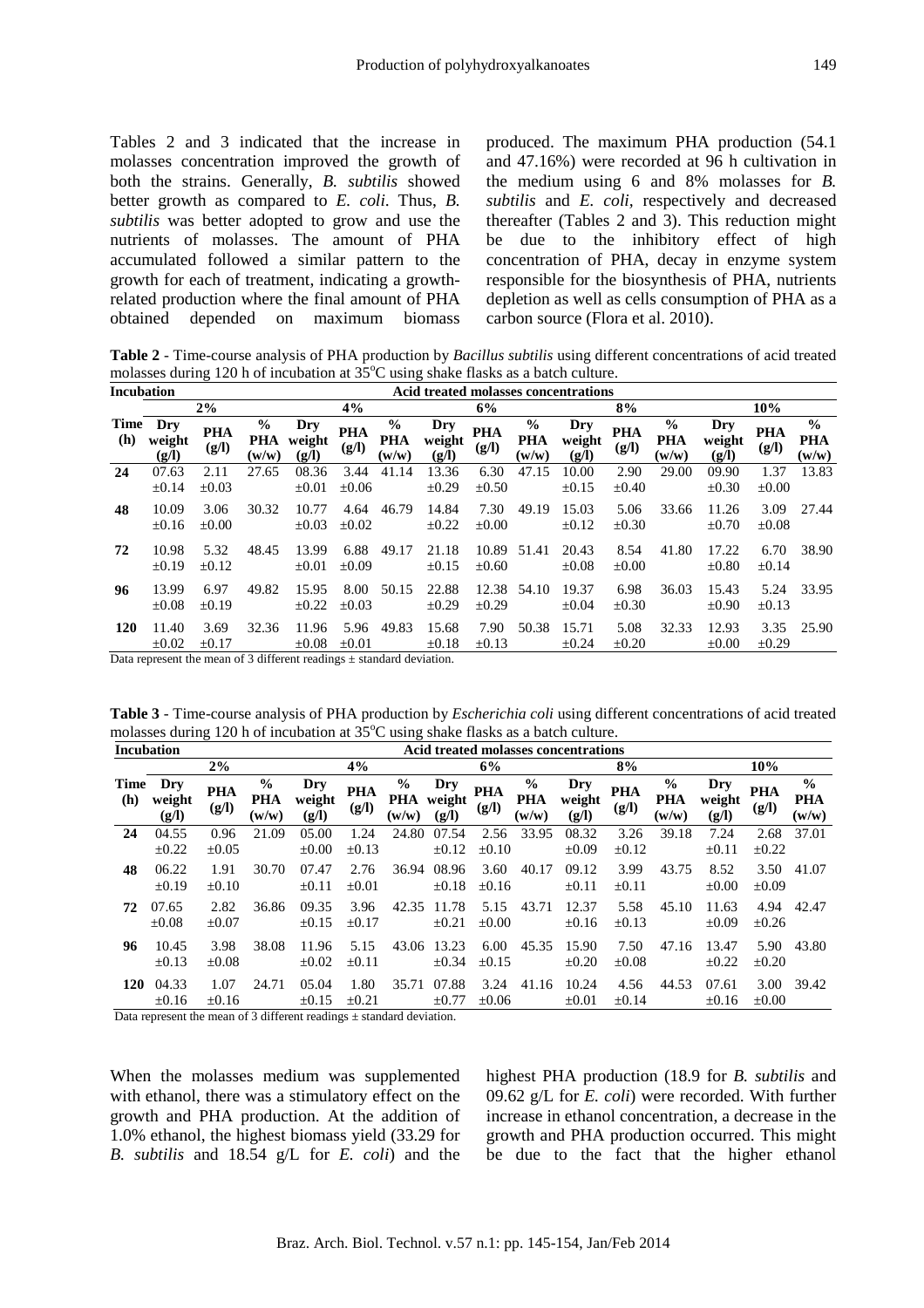concentration in the medium disturbed the bacterial metabolism and inoculum morphology, which resulted in decreasing in PHA production by the tested strains (Haq et al. 2003). The stimulating effect of ethanol on PHA production suggested that ethanol could be used as an additional cheap carbon source to be converted into PHA. One of the effects of ethanol is to increase the permeability of the cell membrane and, thus the secretion of PHA. Ethanol also greatly increases the tolerance levels of manganese, iron, and zinc far above those required for the cell growth. This provides the medium improved nutritional balance (Nadeem et al. 2010).

Next to the carbon, nitrogen source has to be controlled as nitrogen served as precursor for vitamins, amino acids and growth factors (Saranya

and Shenbagarathai 2010). As evident from Table 4, ammonium sulphate was the best supporter for the growth and PHA production by *B. subtilis* as it increased the cell dry mass and PHA production up to 36.98 and 22.98 g/L, respectively. However, in case of *E. coli,* ammonium nitrate supported the highest growth and PHA production, which were 26.76 and 15.70 g/L, respectively. Beaulieu et al*.* (1995) reported that the presence of inorganic chemicals such as ammonia, or ammonium salts as a source of nitrogen is an important requirement during the growth phase in order to maximize the concentration of biomass responsible for the accumulation of PHA. Wang and Lee (1997) reported that ammonia was used as the critical control factor for uncoupling the growth of the cells and PHA production.

**Table 4 -** PHA accumulations by *Bacillus subtilis* and *Escherichia coli* as affected by different nitrogen sources after 96 h of incubation at 35°C at pH 7.0 under shaking condition of growth.

|                                   |                                        | <b>Bacillus subtilis</b> | $\epsilon$ on the set of $\epsilon$ |                                         | <b>Escherichia Coli</b> |                             |
|-----------------------------------|----------------------------------------|--------------------------|-------------------------------------|-----------------------------------------|-------------------------|-----------------------------|
| Nitrogen sources                  | $\overline{\mathrm{Dry}}$ weight (g/l) | $\overline{PHA(g/I)}$    |                                     | $% PHA(w/w)$ Dry weight (g/l) PHA (g/l) |                         | $\sqrt[6]{\text{PHA}(w/w)}$ |
| <b>Yeast extract</b>              | $38.46 \pm 0.06$                       | $15.66 \pm 0.27$         | 40.71                               | $20.95 \pm 0.46$                        | $10.15 \pm 0.25$        | 48.44                       |
| <b>Peptone</b>                    | 34.49±0.06                             | $12.70 \pm 0.43$         | 36.82                               | $24.46 \pm 0.15$                        | $11.24 \pm 0.95$        | 45.95                       |
| <b>Malt</b> extract               | $30.90 \pm 0.05$                       | $13.15 \pm 0.42$         | 42.55                               | $26.50+0.14$                            | $13.18 \pm 0.85$        | 49.73                       |
| <b>Beef</b> extract               | $34.88 \pm 0.00$                       | $17.17 \pm 0.20$         | 49.22                               | $27.59 \pm 0.25$                        | $10.59 \pm 0.29$        | 38.38                       |
| Casein                            | $32.09 \pm 0.02$                       | $14.35 \pm 0.17$         | 44.71                               | $22.70 \pm 0.20$                        | $10.77 \pm 0.00$        | 47.44                       |
| Protease peptone                  | $36.80 \pm 0.10$                       | $10.22 \pm 0.39$         | 27.77                               | $26.54 \pm 0.26$                        | $11.54 \pm 0.70$        | 43.48                       |
| Soybean meal                      | $33.04 \pm 0.12$                       | $9.77 \pm 0.35$          | 29.57                               | $24.25 \pm 0.23$                        | $10.30 \pm 0.50$        | 42.47                       |
| Corn steep liquor                 | $31.62 \pm 0.15$                       | $14.21 \pm 0.10$         | 44.93                               | $25.70 \pm 0.00$                        | $9.83 \pm 0.34$         | 38.27                       |
| Urea                              | $24.94 \pm 0.12$                       | $13.23 \pm 0.21$         | 53.04                               | $20.46 \pm 0.45$                        | $10.00 \pm 0.70$        | 48.87                       |
| <b>Ammonium sulphate</b>          | $36.98 \pm 0.11$                       | $22.98 \pm 0.23$         | 62.14                               | $19.14 \pm 0.32$                        | $10.14 \pm 0.60$        | 52.97                       |
| <b>Ammonium nitrate</b>           | $32.74 \pm 0.18$                       | $19.47 \pm 0.20$         | 59.46                               | $26.76 \pm 0.12$                        | $15.70 \pm 0.58$        | 58.66                       |
| Ammonium chloride                 | $33.30 \pm 0.19$                       | $18.95 \pm 0.29$         | 56.90                               | $18.56 \pm 0.00$                        | $09.65 \pm 0.01$        | 51.99                       |
| <b>Ammonium oxalate</b>           | $22.23 \pm 0.10$                       | $12.41 \pm 0.28$         | 55.82                               | $17.86 \pm 0.20$                        | $8.14 \pm 0.34$         | 45.57                       |
| Di-ammonium<br>hydrogen phosphate | $25.14 \pm 0.17$                       | $15.03 \pm 0.36$         | 59.78                               | $16.50 \pm 0.92$                        | $7.26 \pm 0.08$         | 44.00                       |
| Ammonium molybidate               | $24.74 \pm 0.20$                       | $14.69 \pm 0.35$         | 59.37                               | $18.23 \pm 0.96$                        | $9.26 \pm 0.00$         | 50.79                       |
| Sodium nitrate                    | $28.50 \pm 0.10$                       | $12.82 \pm 0.42$         | 44.98                               | $15.09 \pm 0.89$                        | $8.10\pm0.06$           | 53.67                       |
| Potassium nitrate                 | $29.64 \pm 0.00$                       | $14.25 \pm 0.24$         | 48.07                               | $13.82 \pm 0.03$                        | $7.23 \pm 0.01$         | 52.31                       |
| Asparagin                         | $19.84 \pm 0.21$                       | $7.12 \pm 0.38$          | 35.88                               | $10.35 \pm 0.83$                        | $5.09 \pm 0.04$         | 49.17                       |
| <b>Cystein</b>                    | $17.53 \pm 0.35$                       | $6.70 \pm 0.39$          | 38.22                               | $12.28 \pm 0.84$                        | $5.10\pm0.01$           | 41.53                       |
| Glycine                           | 15.27±0.20                             | $6.12 \pm 0.57$          | 40.07                               | $11.23 \pm 0.83$                        | $3.67 \pm 0.05$         | 32.68                       |

Data represent the mean of 3 different readings  $\pm$  standard deviation.

It has been reported that PHA production is enhanced under limiting conditions of nitrogen and phosphorus/ sulfur (Verlinden et al. 2007). In the present study, the negative effect of increased concentrations of nitrogen sources on the growth and PHA production by *B. subtilis* and *E. coli* was studied by the addition of various concentrations (0.5 - 3.0 g/L) of ammonium sulphate and ammonium nitrate. Ammonium sulphate and ammonium nitrate at a concentration of 1 g/L supported the PHA production, which was 62.21 and 58.70% for *B. subtilis* and *E. coli,*  respectively. Beyond these concentrations, PHA production by the two strains decreased drastically. Thus, nutrient limitation is necessary to trigger the PHA accumulation.

Phosphate limiting condition was important factor for PHA production. Ryu et al*.* (1997) adopted phosphate limitation strategy to induce PHA accumulation. However, phosphate was also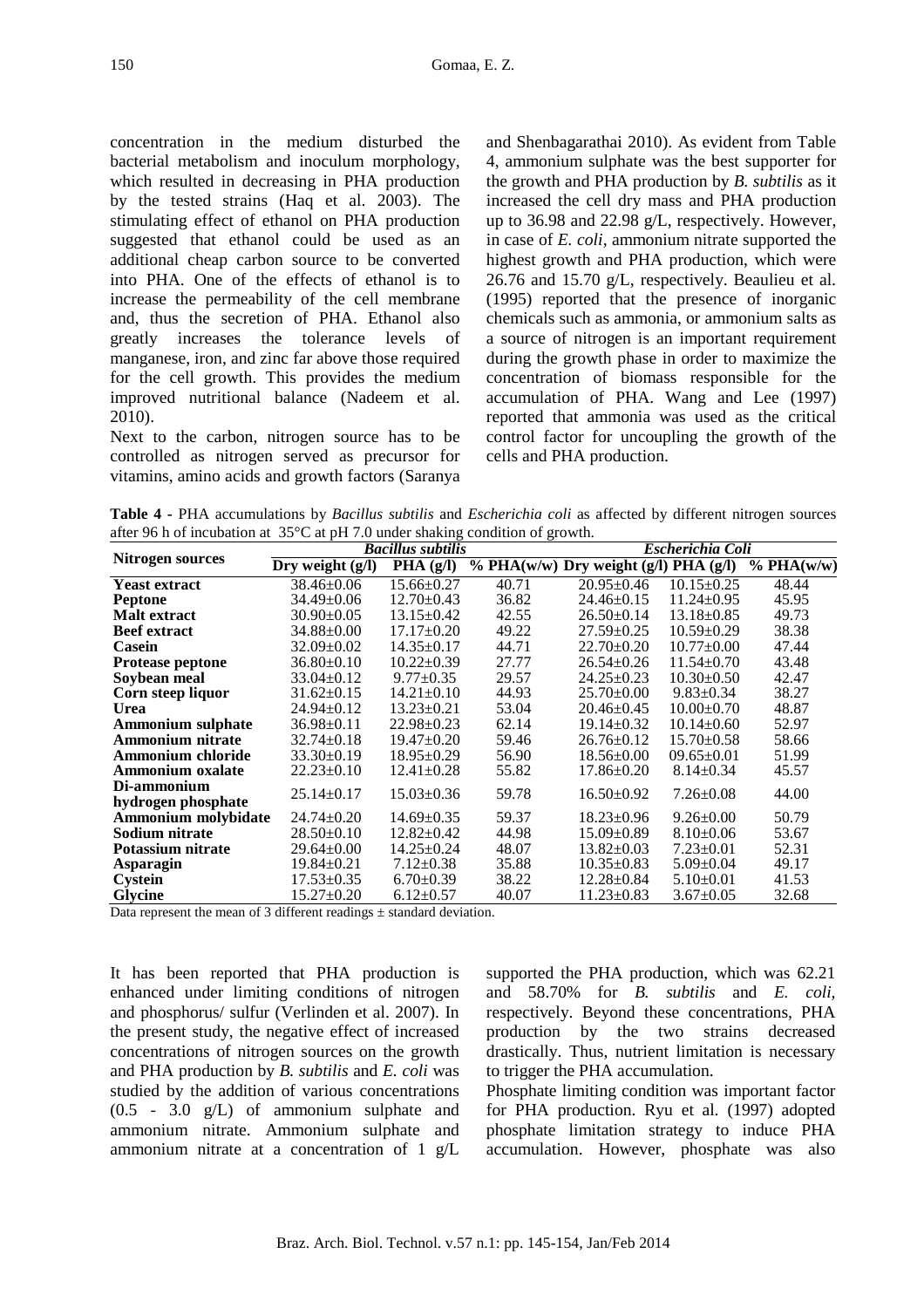required for the cell growth. On this study, the maximum PHA production by *B. subtilis* and *E. coli*  $(23.11 \text{ and } 15.74 \text{ g/L}$ , respectively) was recorded in the presence of 2  $g/L$  of  $KH_2PO_4$  and Na<sub>2</sub>HPO<sub>4</sub>.2H<sub>2</sub>. Beyond these concentrations, both the growth and PHA production decreased drastically by the two strains.

As far the effect of other mineral salts,  $MgSO<sub>4</sub>$  and CaCl2 had no effect either on cellular growth, or PHA concentration by *B. subtilis* and *E. coli*. The results were in agreement with those of Nikel et al. (2005) who reported that  $MgSO<sub>4</sub>$ .7H<sub>2</sub>O (1- 10) mm) and trace elements solution (1-20 mL/L) did

not affect PHA production in mineral medium. The present results showed that the increase in the molasses concentration with the addition of salts provided better nutrition and improved the growth and PHA production by *B. subtilis* and *E. coli*.

The effects of inoculum concentration on the growth and PHA production by the two strains are shown in Table 5. The amount of PHA accumulated by increasing the inoculum concentration up to 8% reached 82.99 and 77.32% for *B. subtilis* and *E. coli,* respectively. Further increase in the inoculum size decreased PHA contents and cell growth.

**Table 5 -** Effect of inoculum concentration on dry cell mass and PHA production by *Bacillus subtilis* and *Escherichia coli*

| <b>Inoculum</b>                          |                  | <b>Bacillus subtilis</b> |       | Escherichia coli                |                  |                  |  |  |
|------------------------------------------|------------------|--------------------------|-------|---------------------------------|------------------|------------------|--|--|
| concentration $(\% )$ Dry weight $(g/l)$ |                  | PHA(g/l)                 |       | $\%$ PHA (w/w) Dry weight (g/l) | $PHA$ (g/l)      | $\%$ PHA $(w/w)$ |  |  |
|                                          | $37.10 \pm 0.01$ | $23.20 \pm 0.91$         | 62.53 | $26.80 \pm 0.90$                | $15.78 \pm 0.42$ | 58.88            |  |  |
| 4                                        | $37.35 \pm 0.70$ | $25.46 \pm 0.32$         | 68.16 | $27.04 \pm 0.51$                | $17.00 \pm 0.00$ | 62.86            |  |  |
| 6                                        | $38.11 \pm 0.41$ | $29.45 \pm 0.00$         | 77.27 | $28.00+0.57$                    | $19.67 \pm 0.08$ | 70.25            |  |  |
| 8                                        | $38.98 \pm 0.33$ | $32.35+0.33$             | 82.99 | $28.45 \pm 0.25$                | $22.00 \pm 0.73$ | 77.32            |  |  |
| 10                                       | $32.04 \pm 0.06$ | $22.88 + 0.72$           | 71.41 | $20.59 \pm 0.23$                | $14.23 \pm 0.34$ | 69.11            |  |  |

Data represent the mean of 3 different readings  $\pm$  standard deviation.

Studies on the effect of pH of the medium on PHA production showed that the medium with initial pH of 7.0 gave the maximum production of PHA (83.56 and 77.94% by *B. subtilis* and *E. coli*, respectively). pH 7.0, being neutral, is the most favorable pH for bacterial growth and hence, would have contributed to higher PHA production. Tavernier et al. (1997) reported a decrease in PHA content in the medium with an acidic pH. Change in initial pH of the medium showed a strong influence on the production of PHA, which seemed to be due to the effect of initial pH on the bioavailability of trace elements.

Studies on the effect of temperature on the growth and PHA production by *B. subtilis* and *E. coli* showed  $35^{\circ}$ C as the optimum temperature for both the strains. At lower and higher temperatures, the growth and PHA production were sharply decreased.

It was interesting to note that the optimization of medium composition by *B. subtilis* and *E. coli* improved PHA yields about 4-fold as compared to un-optimized medium.

#### **Downstream processing**

In addition to the costs of maintaining pure

cultures and the high costs of organic substrates, polymer recovery process is another factor that contributes to the high overall cost of PHA production. Several recovery processes have been investigated and studied in order to find an economic way to isolate and purify PHA. After fermentation, bacterial cells with PHAs are normally separated from the medium by centrifugation (Verlinden et al. 2007). Following this, extraction and purification can be done by several methods (Steinbuchel 1996). Most of the existing methods for PHA recovery involve the use of organic solvents, such as acetone and chloroform. However, one inconvenience of using direct solvent extraction is that the high viscosity of the PHA solution prevents the removal of residual biomass (Braunegg et al. 1998). In the present study, another simple and effective method to recover the PHA by cell lysising using sodium hypochlorite was employed, which disrupted the cells, digested non-PHA cellular materials and separated the PHA intact, reduced the viscosity of the solution and acted as bleaching reagent. Chloroform was used to extract and purify the PHA and protect it from hypochlorite.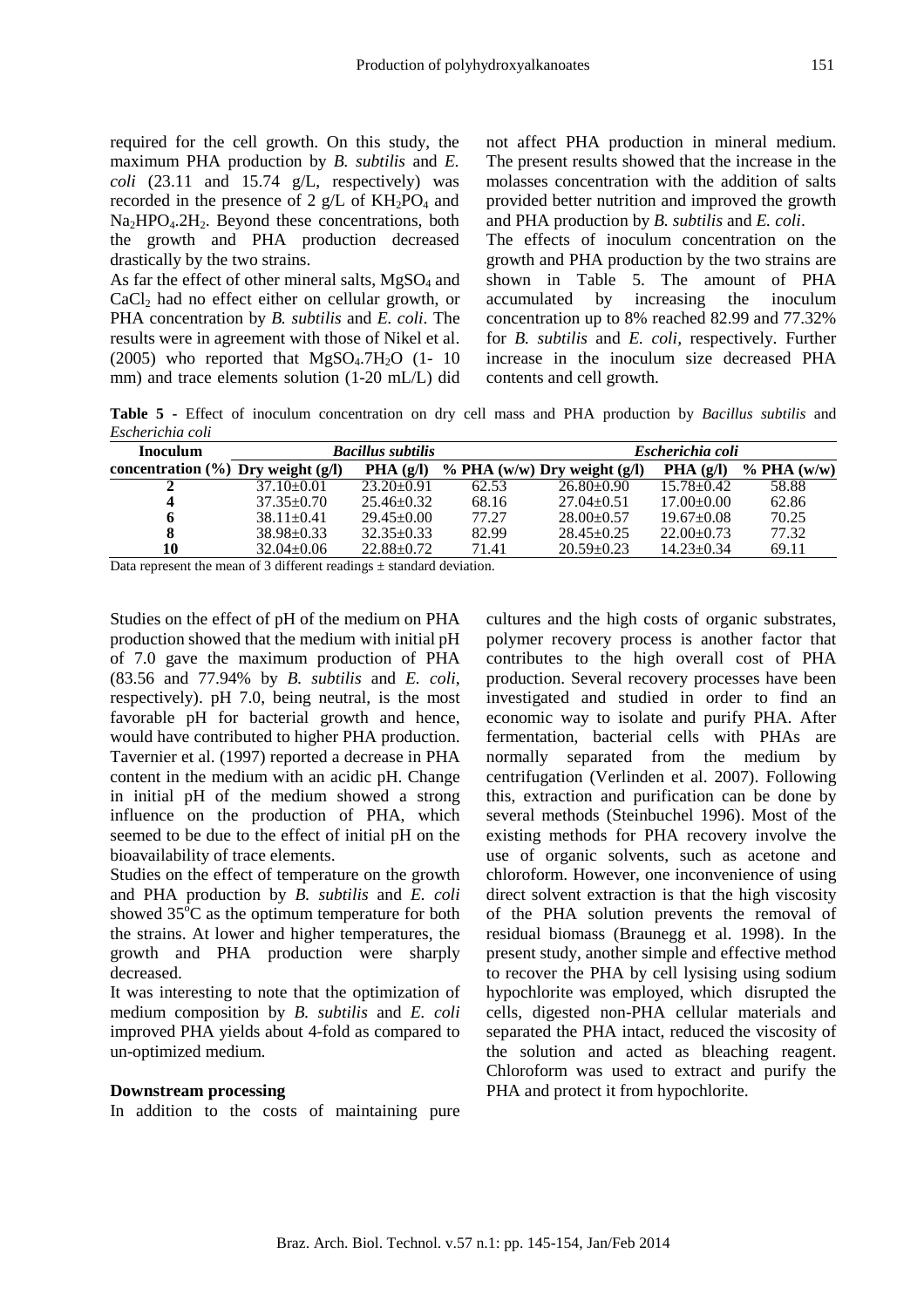#### **FTIR analysis**

Fourier transform infrared (FTIR) spectroscopy is a routine chemical technique used to study the molecular structure (Naumann et al.1991). The IR spectrum of a sample represents its total chemical composition, because every chemical compound in the sample makes its own distinct contribution to the absorbance spectrum. The distinctness of an individual spectrum, which is determined by the chemical structure of each component and the degree to which each component contributes to the spectrum, is directly related to the concentrations of the components of the sample. FTIR spectroscopy also has the following advantages: very small samples are required (0.4 mg of biomass), speed (analysis time, 30 min), no solvent is required and minimal sample manipulation is required (Hong et al. 1999). IR spectroscopy can thus provide a total, simultaneous chemical analysis.

In the present study, FT-IR spectroscopy was performed between frequency ranges of 4000- 400  $cm^{-1}$  to analyze the functional groups .The polymers extracted showed the intense absorption at 3427 and 3428  $cm^{-1}$  for O-H bending group (Fig. 1 and 2). Other adsorption bands at 2925 and 2934 cm<sup>-1</sup> for C-H stretching group were observed. IR spectra of the polymers revealed the presence of marked peaks at wave numbers 1631 and 1644 cm<sup>-</sup>  $<sup>1</sup>$  representing the presence ester carbonyl (C=O)</sup> stretching groups in comparison with the standard polyhydroxybutyrate (Hong et al. 1999). Other adsorption bands at  $1437$  and  $1411-1440$  cm<sup>-1</sup>, were observed for  $-CH_3$  group. Other bands recorded at 1026 and 1036  $cm^{-1}$  are generally known to be typical characteristics of all sugar derivatives such as guluronic acid, manuronic acid and uronic acid (Suh et al. 1997). The small absorption band at  $875$  and  $872$  cm<sup>-1</sup>could be associated with β-glycosidic linkages between the sugar monomers, as suggested by Gupta et al*.* (1987).

On the basis of data obtained in the present work, *B. subtilis* and *E. coli* capable of PHA accumulation to more than 70% of dry cell weight could be employed for industrial application after the optimization of the conditions of PHA synthesis**.** 



**Figure 1 -** Fourier transform infrared spectra analysis of PHA produced by *Bacillus subtilis*.



**Figure 2 -** Fourier transform infrared spectra analysis of PHA produced by *Escherichia coli*.

#### **REFERENCES**

- Albuquerque MG, Eiroa M, Torres C, Nunes BR, Reis BR. Strategies for the development of a side stream process for polyhydroxyalkanoate PHA production from sugar cane molasses. *J Biotechnol*. 2007; 130: 411-421.
- Altschul SF, Thomas LM, Alejandro AS, Zhang J, Zhang Z, Miller W, Lipman DJ. Gapped BLAST and PSI-BLAST: a new generation of protein database search programs. *Nucleic Acids Res*.1997; 17: 3389- 3402.
- Beaulieu M, Beaulieu Y, Melinard J, Pandian S, Goulet J. Influence of ammonium salts and cane molasses on growth of *Alcaligenes eutrophus* and production of polyhydroxybutyrate. *Appl Environ Microbiol*. 1995; 611:165-169.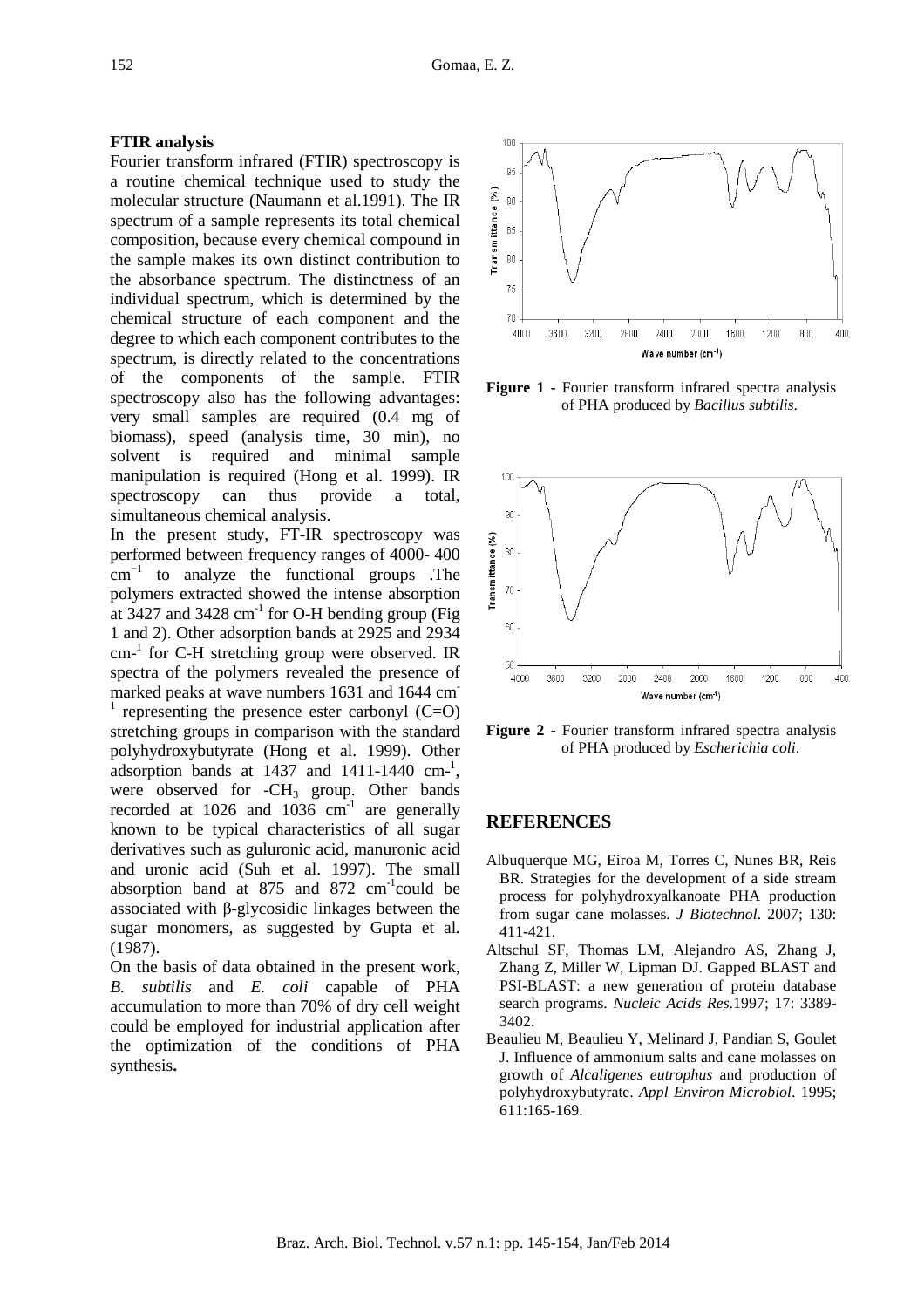- Braunegg G, Lefebvre G, Genser K. Polyhydroxyalkanoates, biopolyesters from renewable resources: physiological and engineering aspects. *J Biotechnol*. 1998; 65:127-161.
- Castilho LR, Mitchell DA , Freire DM. Production of polyhydroxyalkanoates PHAs from waste materials and by-products by submerged and solid-state fermentation. *Bioresource Technol*. 2009; 100: 5996- 6009.
- Chen GQ. Amicrobial polyhydroxyalkanoates PHA based bio- and materials industry. *Chem Soc Rev*. 2009; 38: 2434-2446.
- Flora GD, Bhatt K, Tuteja U. Optimization of culture conditions for polyhydroxybutyrate production from isolated *Bacillus* species*. J Cell Tissue Res*. 2010; 102: 2235-2242.
- Gazaerly MA. The utilization of beet molasses for single cell protein production [M Sc Thesis]. Botany Department, Faculty of Science, Alexandria University, Egypt; 1983.
- Gupta S, Madan RN, Bansal MC. Chemical composition of *Pinus caribaea* hemicellulose. *TAPPI J*. 1987; 70:113-114.
- Halami PM. Production of polyhydroxyalkanoate from starch by the native isolate *Bacillus cereus* CFR06. *World J Microbiol Biotechnol*. 2008; 24: 805-812.
- Haq I, Ali S, Qadeer MA, Javed I. Stimulatory effect of alcohols methanol and ethanol on citric acid productivity by a 2-deoxy D-glucose resistant culture of *Aspergillus niger* GCB-47. *Bioresource Technol*. 2003; 86: 227-233.
- Hazer B, Steinbuchel A. Increased diversification of polyhydroxyalkanoates by modification reactions for industrial and medical applications. *Appl Microbiol Biotechnol*. 2007; 74: 1-12.
- Helal GA. Protein and fats from halophilic fungi [Ph D Thesis]. Department of Botany, Faculty of Science, Zagazig University, Egypt; 1986.
- Hong K, Sun S, Tian W, Chen GQ, Huang W. A rapid method for detecting bacterial polyhydroxyalkanoates in intact cells by Fourier Transform Infrared Spectroscopy*. Appl Microbiol Biotechnol*. 1999; 51: 523-526.
- Kalia VC, Chauhan A, Bhattacharyya G , Rashmi P. Genomic data-bases yield novel bioplastic producers. *Nat Biotechnol*. 2003; 21:845-846.
- Kemavongse K, Prasertsan P, Upaichit A, Methacanon P. Poly-β-hydroxylkanoate production by halotolerant *Rhodobacter sphaeroides* U7. *World J Microbiol Biotechnol*. 2008; 24: 2073-2085.
- Lee SY, Choi J. Polyhydroxyalkanoates: Biodegradable Polymer. In: Arnold L, Demain J, Davis E, editor. Manual of industrial microbiology and biotechnology, American Society for Microbiology, Washington; 1999. p. 616-627.
- Nadeem A, Syed Q, Baig S, Irfan M , Nadeem M. Enhanced production of citric acid by *Aspergillus niger* M-101 using lower lcohols. *Turk J Biochem*. 2010; 35:7-13.
- Naheed N, Jamil N, Hasnain S , Abbas G. Biosynthesis of polyhydroxybutyrate in *Enterobacter* sp. SEL2 and Enterobacteriaceae bacterium sp. PFW1 using sugar cane molasses as media. *Afr J Biotechnol*. 2012; 11: 3321-3332.
- Naumann D, Helm D, Labischinski H. Microbiological characterization by FTIR spectroscopy. *Nature*. 1991; 351:81-82.
- Nikel PI, Pettinari MJ, Mendez BS, Galvagno MA. Statistical optimization of a culture medium for biomass and poly3-hydroxybutyrate production by recombinant *Escherichia coli* strain using agroindustrial by products. *Int Microbiol.* 2005; 8: 243-250.
- Rochelle PA, Will JA, Fry JC, Jenkins GJ, Parkes RJ, Turley CM, Weightman AJ. Extraction and amplification of 16S rRNA genes from deep marine sediments and seawater to assess bacterial community Diversity. In: Trevors JT, van Elsas JD, editor. Nucleic Acids in the Environment, Springer. Berlin ; 1995. p. 219-239.
- Rodrigues LR, Teixeira JA, Oliveira R. Low-cost fermentative medium for biosurfactant production by probiotic bacteria. *Biochem Eng J*. 2006; 32:135-142.
- Ryu HW, Hahn SK, Chang YK, Chang HN. Production of poly3-hydroxybutyrate by high cell density fedbatch culture of *Alcaligenes eutrophus* with phosphate limitation. *Biotechnol Bioengin*. 1997; 55: 27-32.
- Saranya V, Shenbagarathai R. Effect of nitrogen and calcium sources on growth and production of PHA of *Pseudomonas* sp. LDC-5 and it's mutant. *Curr Res J Biol Sci*. 2010; 23:164-167.
- Shamala TR, Chandrashekar A, Vijayendra SV, Kshama L. Identification of polyhydroxyalkanoate PHA producing *Bacillus* spp. using the polymerase chain reaction. *J Appl Microbiol*. 2003; 94: 369-374.
- Sharma L, Kumar A, Panda B, Mallick BN. Process optimization for poly 5-hydroxybutyrate production in a nitrogen fixing cyanobacterium, *Nostoc muscorum* using response surface. *Bioresource Technol*. 2007; 98: 987-993.
- Steinbuchel A. PHB and Other Polyhydroxyalkanoic Acids. In: Biotechnology, Rehm HJ, Reed G, editor. VCH, New York; 1996. p. 403-464.
- Suh HH, Kwon GS, Lee CH, Kim HS, Oh HM , Yoon BD. Characterization of bioflocculant produced by *Bacillus* sp. DP-152. *J Ferment Bioeng*. 1997; 84: 108-112.